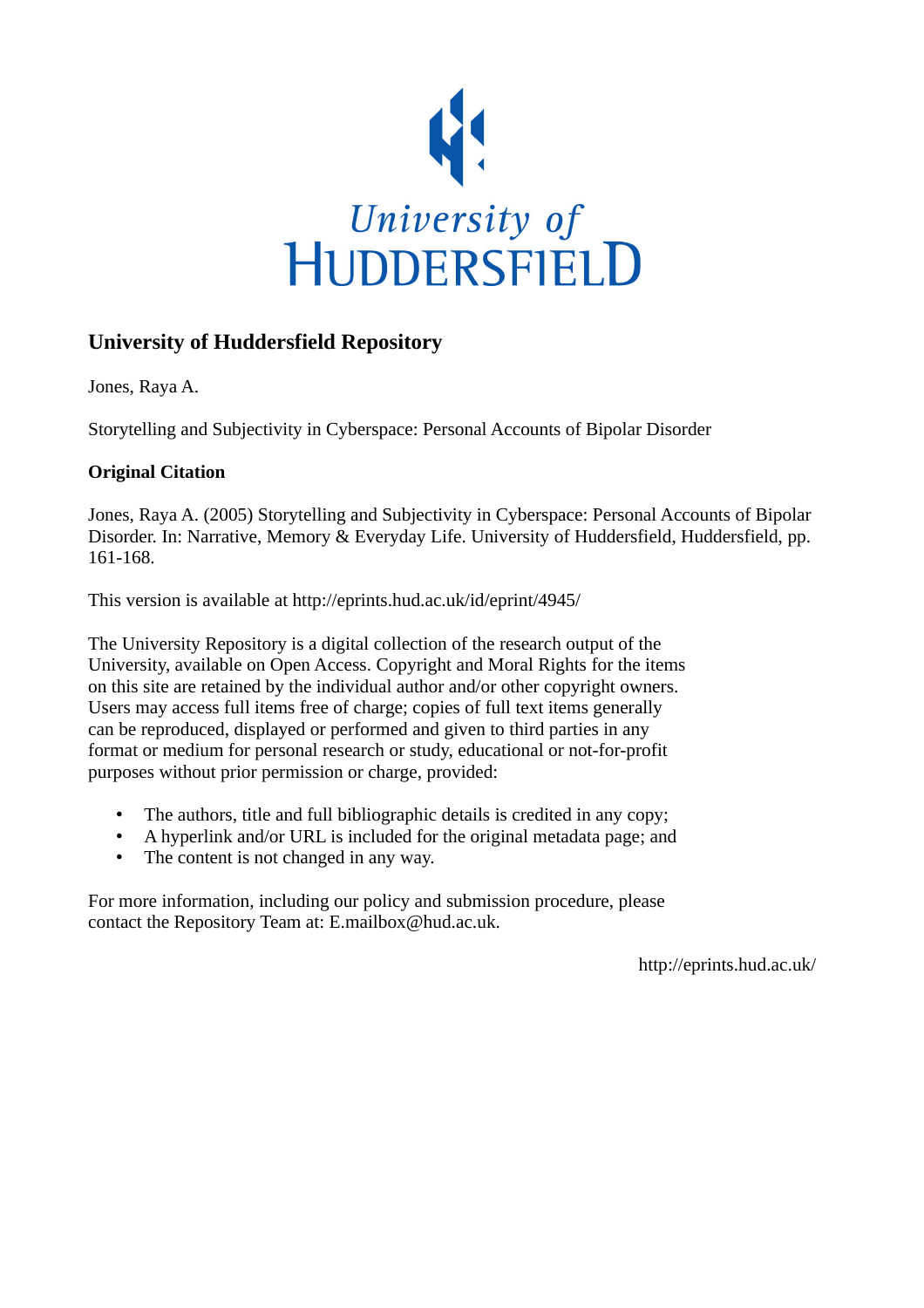# 17 Storytelling and Subjectivity in Cyberspace: Personal Accounts of Bipolar Disorder RAYA A. JONES

#### **Introduction**

Giddens (1991) commented that in later modernity we live biographies reflexively organised in flows of social and psychological information about possible ways of life. The Internet augments what he described as a vast outpouring of writings that routinely organise and alter the aspects of social life they report on. Sufferers of any chronic illness may turn to the Internet, not only for factual information, but also to learn about others' experiences and talk about their own. The use of synchronous computer-mediated communication (such as chat-rooms) for illness self-help groups has attracted research attention (eg. Davison, Pennebaker and Dickerson, 2000); but asynchronous communication, closer to print publishing, has been relatively neglected. The latter use of the Internet generates a mixed genre of documents. The texts in my sample – all of them reporting personal experiences of bipolar disorder (manic depression) – vary considerably in terms of narrative type. Some are structured like a brief autobiography, others as informative essays, in which personal anecdotes illustrate points about the symptoms or medication; or are weblog (online diary) entries. Unlike accounts in "live" online exchanges, these texts remain on the Internet for a long time, sometimes many years, and are accessible to all. They thus enter those informational flows described by Giddens.

 Most such texts are posted on "self-help" sites, mostly privately run (though one of the five sites in which I found my material was supported by a hospital). In this context, the accounts of personal experience are told with the implicit if not explicit intention to advise and support others from one's firsthand knowledge:

I'd like you to know more about manic depression, so you can better understand the other manic depressive people you know, and if you're manic depressive yourself, I'd like to offer you a bit of encouragement and companionship.(Michael)

If you find yourself in my diary, that's probably because you too are sick of suffering from something that is very treatable. (Jane)

161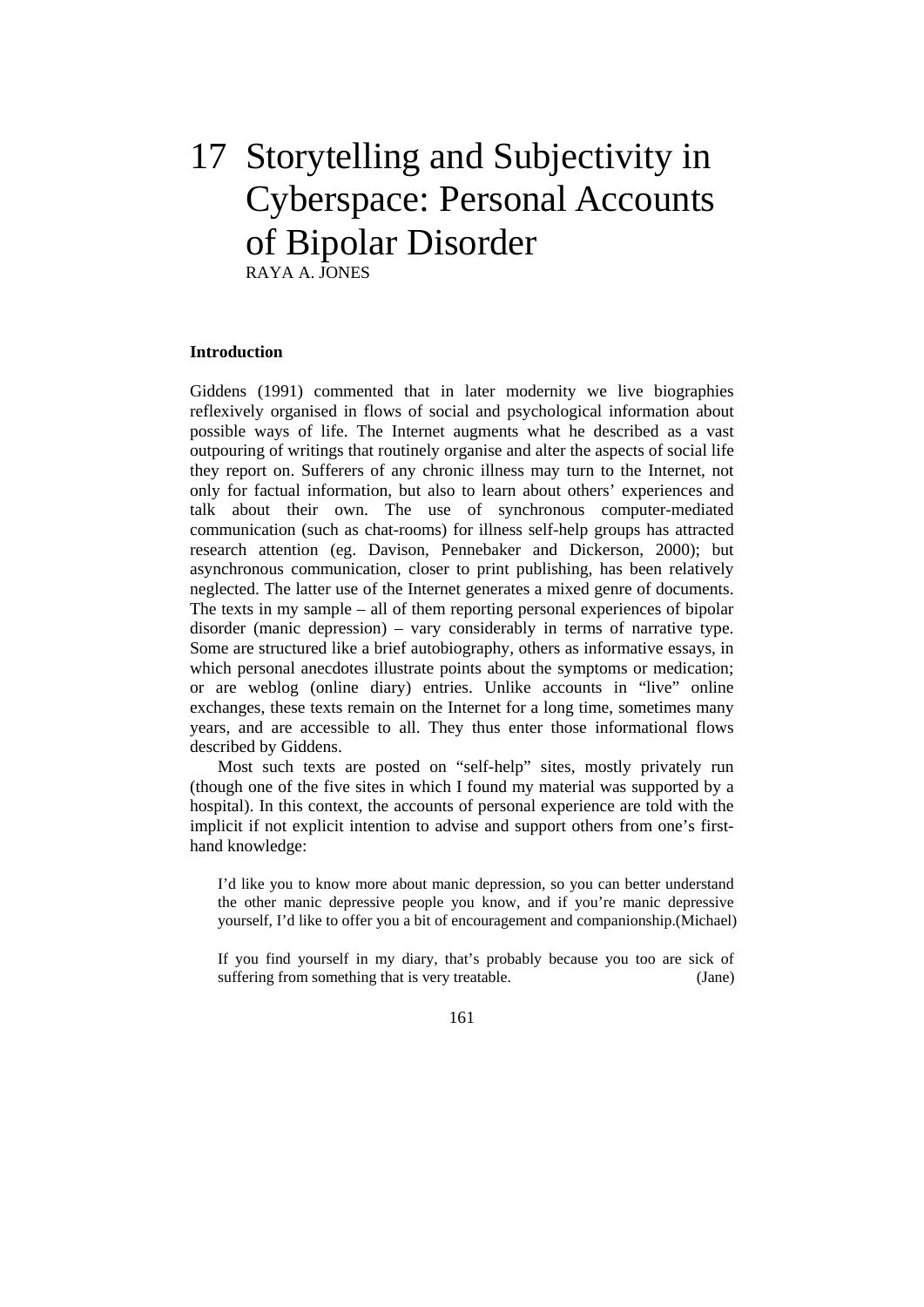The whole performance of the text – from writing it to uploading it (and, in some instances, creating the web site) – is thus primarily a social act; and the activity generally could be viewed as a form of community storytelling.

*\_\_\_\_\_\_\_\_\_\_\_\_\_\_\_\_\_\_\_\_\_\_\_\_\_\_\_\_\_\_\_\_\_\_\_\_\_\_\_\_\_\_\_\_\_\_\_\_\_\_\_\_\_\_\_\_\_\_\_\_\_\_\_\_\_\_\_\_\_* 

 The Internet is a peculiar setting for storytelling. On the one hand, it makes it possible for people to share in an unprecedented way. On the other, virtual communities are sustained solely by informational flows among people who enter and exit each other's remote company at will. The community within which the storytelling takes place comprises those who participate in the dissemination and consumption of these stories. The image of instantaneous and fragmented selves, which has captured the postmodernist imagination, is quite apt here (cf. Turkle, 1996). Yet personal stories of illness bring back to mind the living, suffering and hopeful flesh-and-blood. The online telling of such stories is coextensive with a personal search for meaning and coherence in a life disrupted by severe illness, and the texts provide glimpses of everyday, "offline" illness identities:

I hate taking medication, and I hate being constantly monitored, but it's part of who I am. (Emmie)

The task of introducing order into one's life is particularly poignant in the case of bipolar disorder – a syndrome described in the psychiatric literature as a cluster of severe disorders characterized by cycles of extreme mood swings. It is believed to be chronic, possibly of genetic aetiology and controllable mostly by medication. Its symptoms bear upon aspects of psychological functioning that, at least in western cultures, are regarded as core constructs of personality or "character", and therefore self-identity:

There is an ironic twist to being manic depressive. We are often creative and intelligent people. Poets and artists have long had a reputation for being moody and tormented people. (Michael)

Bipolar illness prevents the one thing that is essential to a lasting relationship … This one thing is 'stability'. Bipolar illness at its essence is a disease of instability or variability … Who can endure this madness? Most often not even those who love someone very deeply. (Christopher)

It is horrible to be me because I strip Life of all peace and happiness … People I come in intimate contact with, I destroy their minds … I am wrought with guilt, regret, and horror at the holocaust I have created with my mind, manifesting into actions. (Jane)

 The last extract is from a weblog entry written during a depressive episode. Later entries by the same writer tell of a regaining a normal life despite the illness: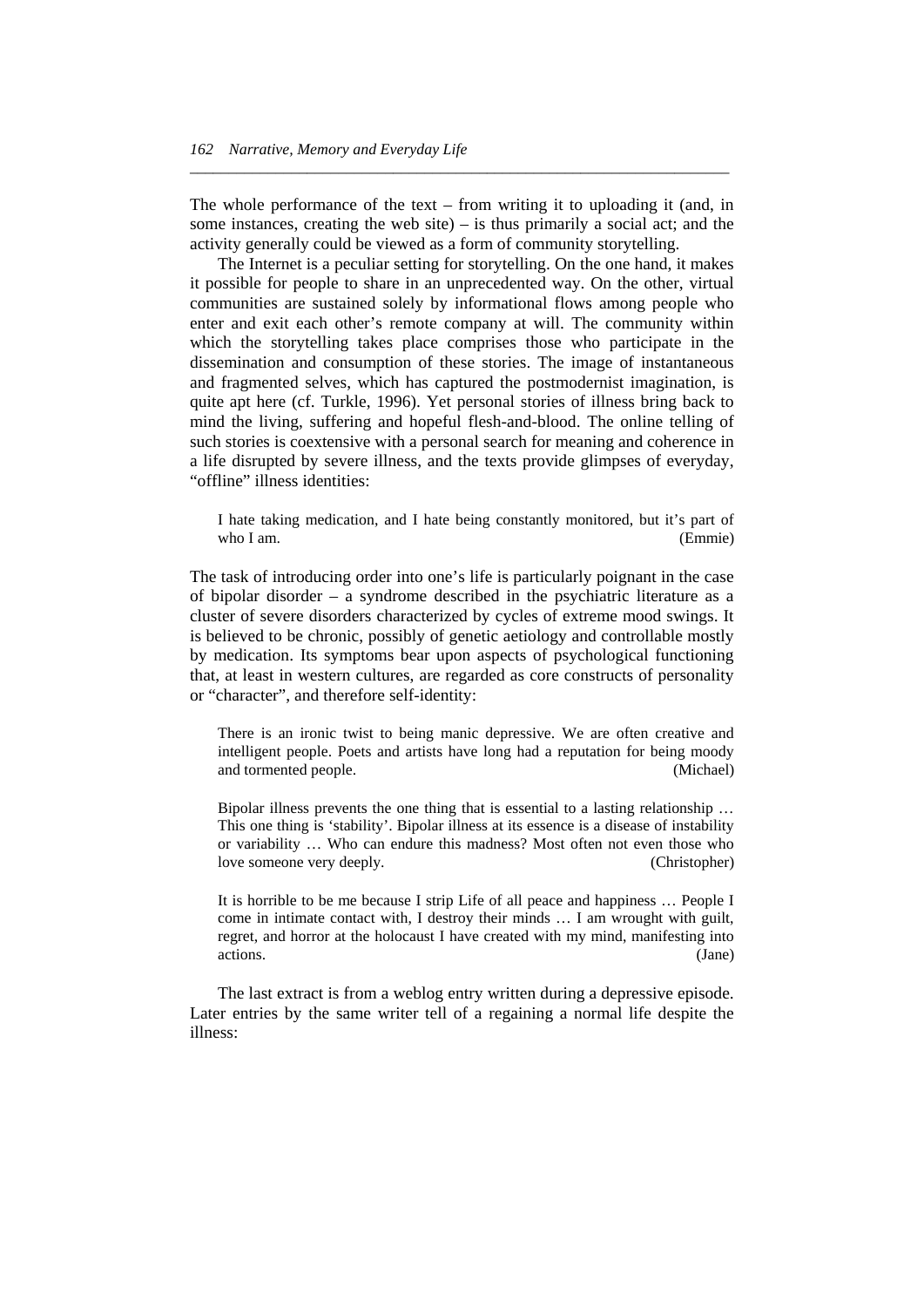Taking medication and going to therapy helped … It's like one morning, I suddenly woke up and felt calm. Not sedated or drugged, just Normal. (Jane)

*\_\_\_\_\_\_\_\_\_\_\_\_\_\_\_\_\_\_\_\_\_\_\_\_\_\_\_\_\_\_\_\_\_\_\_\_\_\_\_\_\_\_\_\_\_\_\_\_\_\_\_\_\_\_\_\_\_\_\_\_\_\_\_\_\_\_\_\_\_\_* 

The sample as a whole maps a typical journey or career of the bipolar patient from the earth shattering event of the diagnosis – vividly captured in the first extract below – through to narrative reconstruction of self as ill-but-sane:

I will never forget the Earthquake of 2001 … as a couple days later within that same week I was told something I've always suspected. A counsellor told me I am … manic depressive … (Jen)

When I was in junior high and high school, I felt like I was a space alien dropped into the world and left there. It was awful. I had an illness that was invisible … But now – at last – this illness has a name. And the name is not "space alien" or "worthless person" or "social leper". It's just Depression. (Lynn)

It should be borne in mind that these texts, by virtue of being uploaded, are above all communications to others. The texts perform some identity commitment – ie. make some statement of "self in relation illness" – which could be viewed as partially independent of the writer. Deleuze (1988) described "the so-called 'author'" as merely one of possible subject positions – "So much so that what comes first is … an anonymous murmur in which positions are laid out for possible subjects" (p.55). Like subject positions, identity commitments reside solely in the text and constitute part of a public discourse centred on this mental illness. But I want to distance the concept from Deleuze's disembodied author. Just as these commitments do not exist separately of the utterance, they do not exist separately of the living person who makes the utterance. These textual entities come to virtual life due to the need of human beings to grasp our life in narrative, as Taylor (1989) put it.

 The wider study (Jones, submitted) explores various aspects of the "fluid" boundary between the private domain of identity construction and the public domain in which acts as informing, advising, and offering support, are performed. The latter domain – the *communitas* dimension of telling about personal experiences (cf. Benjamin, 1936/1999) – is lost from sight when we focus on narrative reconstruction through interviews or written autobiographies (see, respectively, Page, 2004 and Stone, 2004, for studies related to manic depression) Using search engines and links between sites during several months, I downloaded suitable material. The selection criteria were that the text was in prose, telling about personal experience related to bipolar disorder, and a "stand-alone" (ie. not inserted in an interview or chat). In all, 23 texts written by 12 individuals met the criteria on the cut-off date May 2, 2001. The remainder of this paper will focus on one story.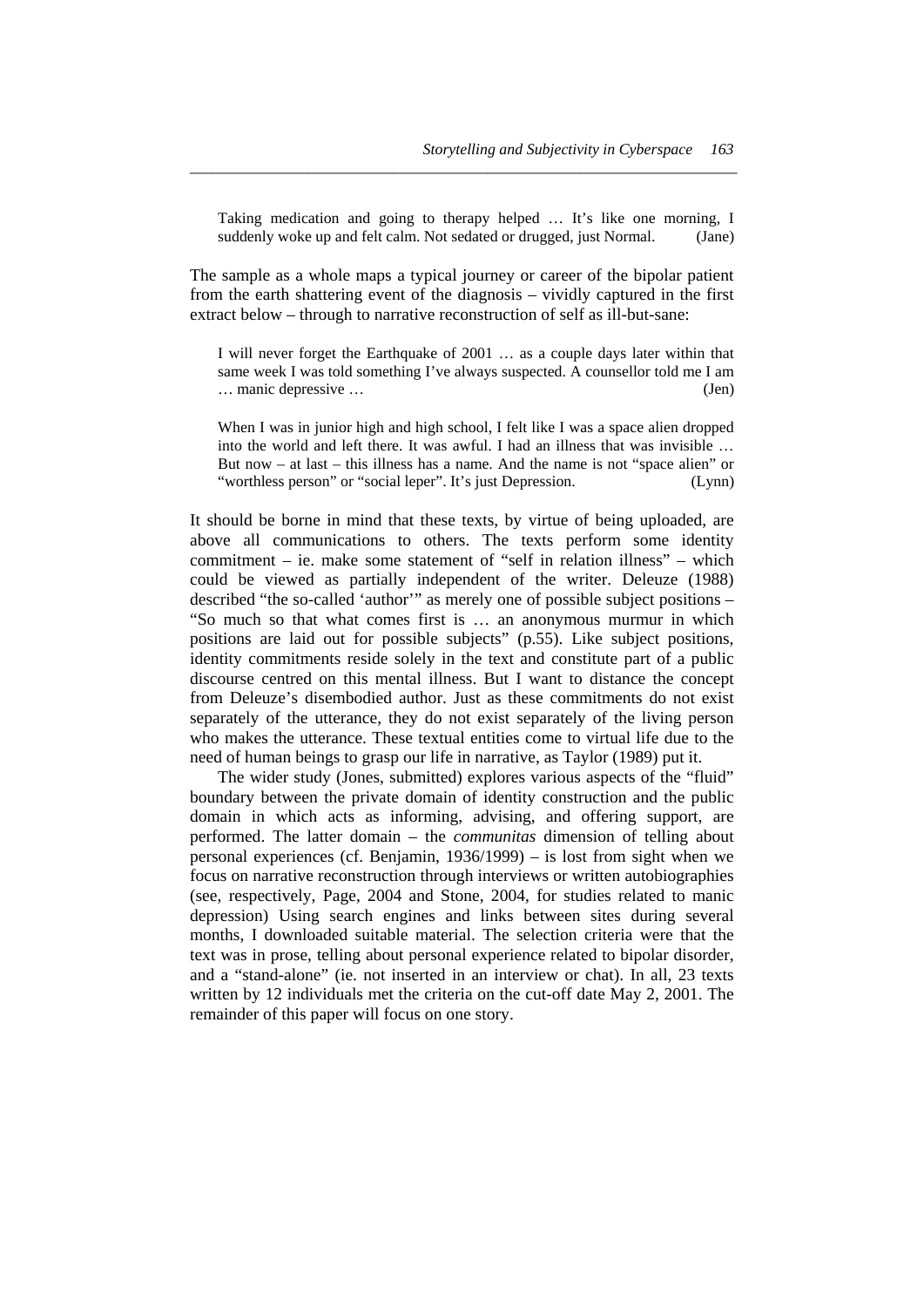#### **Larry's Story**

The story was posted in 1998 on *Jane's Mental Health Source Page* (permission to identify the web site was granted). I contacted Larry by email in March 2001, and during the following months we corresponded regularly about the work in progress. He commented on earlier drafts and gave his informed consent to the publication of the analysis presented here.

*\_\_\_\_\_\_\_\_\_\_\_\_\_\_\_\_\_\_\_\_\_\_\_\_\_\_\_\_\_\_\_\_\_\_\_\_\_\_\_\_\_\_\_\_\_\_\_\_\_\_\_\_\_\_\_\_\_\_\_\_\_\_\_\_\_\_\_\_\_* 

 Larry's story opens with the statement that manic depression (the term he uses) was a problem for him "in the past" – which hints at a happy ending. Unlike most other accounts in the sample, his story presents a memory of the illness from a biographical distance, rather than grappling with its personal meaning in the present. The present state of knowledge is implicit in the narrative "time warp" with which the story begins and the caveat it contains:

Before I tell any of my story I'd like to say up front how important it is to stay on your medication and do everything your doctor tells you. I did for eight years.

Again, "I did for eight years" implies that he is not doing it anymore. The advice given up front would be completely turned around by the end of the story.

 There follows a biographical account that is unusual in its specificity: the year of diagnosis, details of medication taken, and duration of stay in named hospitals. To the likely audience, this résumé establishes the writer's credibility as someone who knows about manic depression. Within the dynamics of the story, it has the dramatic effect of the chronotope that Bakhtin (1981) called *adventure time in an alien world* – as if like a stranger passing through a foreign land, Larry takes in details that the locals might be casual about. In tales of this genre, the hero leaves home and moves through alien landscapes, where dangers abound, and his interaction with that world is passive and reactive. Likewise, Larry at this stage has little control over his life. At one point he was sent to a maximum-security ward, a terrifying environment where he didn't belong ("I was a benevolent manic with no violent behavior whatsoever") and which he reflects upon with irony:

I was glad when they locked me in a cell by myself at night. There were murderers and rapists and every other kind of violent mental deviant there.

After his release he was determined to do everything he was told, which he did (he tells) because he "just wanted to live a normal life".

 The narrative seems to switch here to another chronotope genre, in which biographical time unfolds in a predetermined developmental sequence (Bakhtin, 1981). Larry is a seeker of normality speaking from compliance with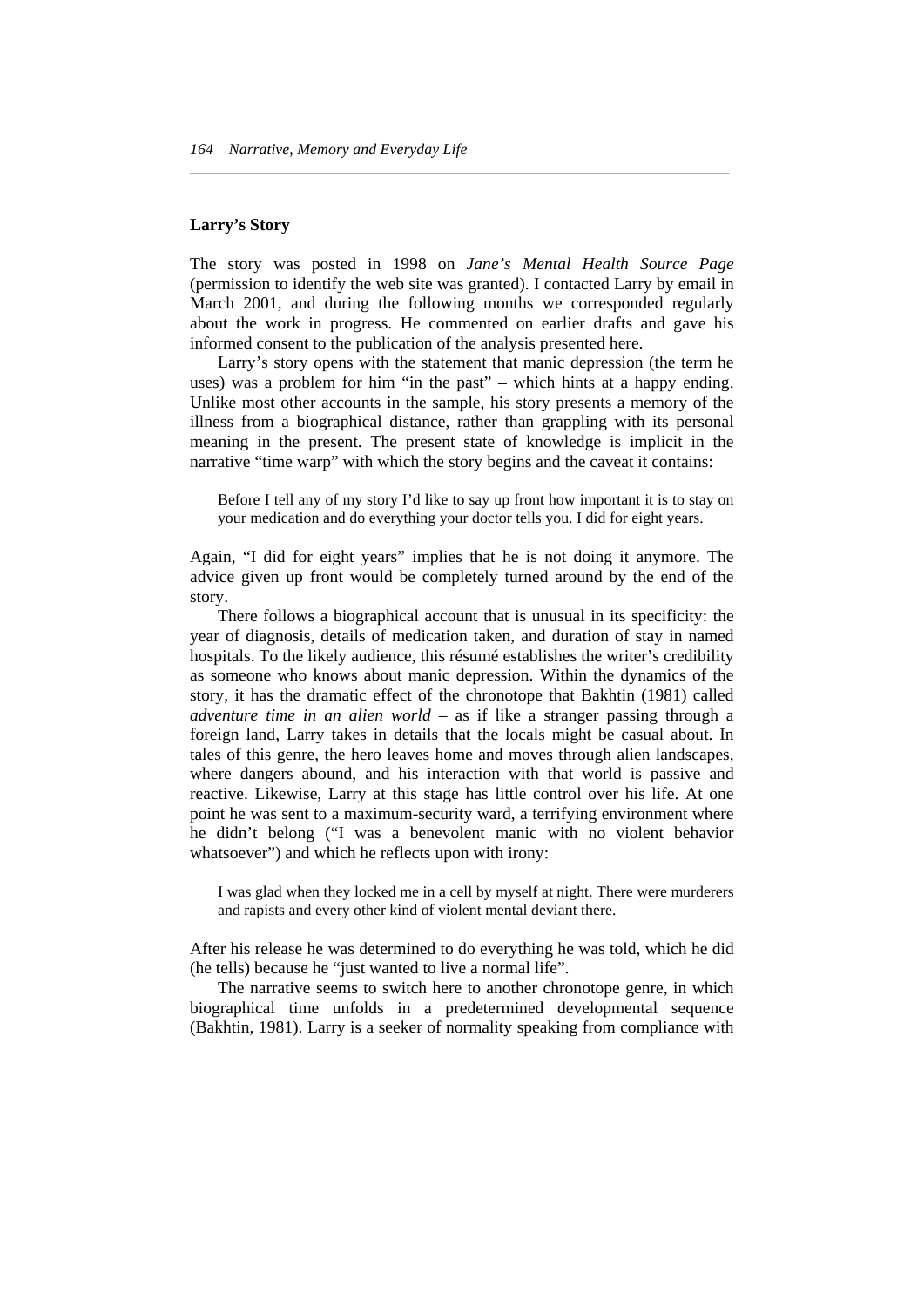the experts. He sympathetically disapproves of those manics (*sic*) who resist taking their medication:

*\_\_\_\_\_\_\_\_\_\_\_\_\_\_\_\_\_\_\_\_\_\_\_\_\_\_\_\_\_\_\_\_\_\_\_\_\_\_\_\_\_\_\_\_\_\_\_\_\_\_\_\_\_\_\_\_\_\_\_\_\_\_\_\_\_\_\_\_\_\_* 

They like being high but if you can't control it what good is it? … Well what were they doing with all that power? Nothing.

This evaluation – what good is power that you can't control – alludes to the core dilemma of the story. The crisis posed by the illness is the lack of power over one's life (cf. Stone, 2004). In other sampled stories the crisis is variously own and others' ignorance about the "invisible illness" (as Lynn called it; see earlier).

 The story soon slides back into its true genre of the ordeal adventure story. The villain in the tale is that which robs Larry of autonomy, the power over his life; namely, the symptoms. As in tales, the hero arrives at what appears to be a safe haven; but he hasn't passed the ultimate test of virtue, the illusion of safety eventually must shatter, and the hero faces an ordeal worse than ever before:

No major problems for about 6 years then started having nervous problems like panic attacks which terrified me.

Deciding that it was time to take control of his life, Larry read a self-help book and follows its advice. He learns to relax and accept his symptoms without fear.

One day they vanished of their own accord which gave me more confidence in myself than you can imagine. I knew I was free from any type of nervous disorder.

Mapping the story onto the axis of folktales as identified by Propp, that book has functioned like the magical element that appears to help the hero in the hour of greatest need. At this stage, the hero also demonstrates his prowess and becomes actively engaged in the enactment of his destiny – as Larry did by deciding to follow the book's advice. With the predictability of a fairytale, mastering his fear of the symptoms brings about the successful resolution of Larry's quest for control over his life.

 Rhetorical devises communicate the motif of a miraculous cure. A metaphor of the symptoms as malevolent creatures ("Without my fear … they could not live"; "Nothing was attacking me"); the paradox of curing himself by doing nothing; and sense of enigma or mystery (pinching himself; people telling him that it's too easy). Yet this fairytale underpins precisely the opposite message – that there *is* a rational explanation, according to Larry: an attitude change combined with will power. The moral of the story is its ultimate double irony: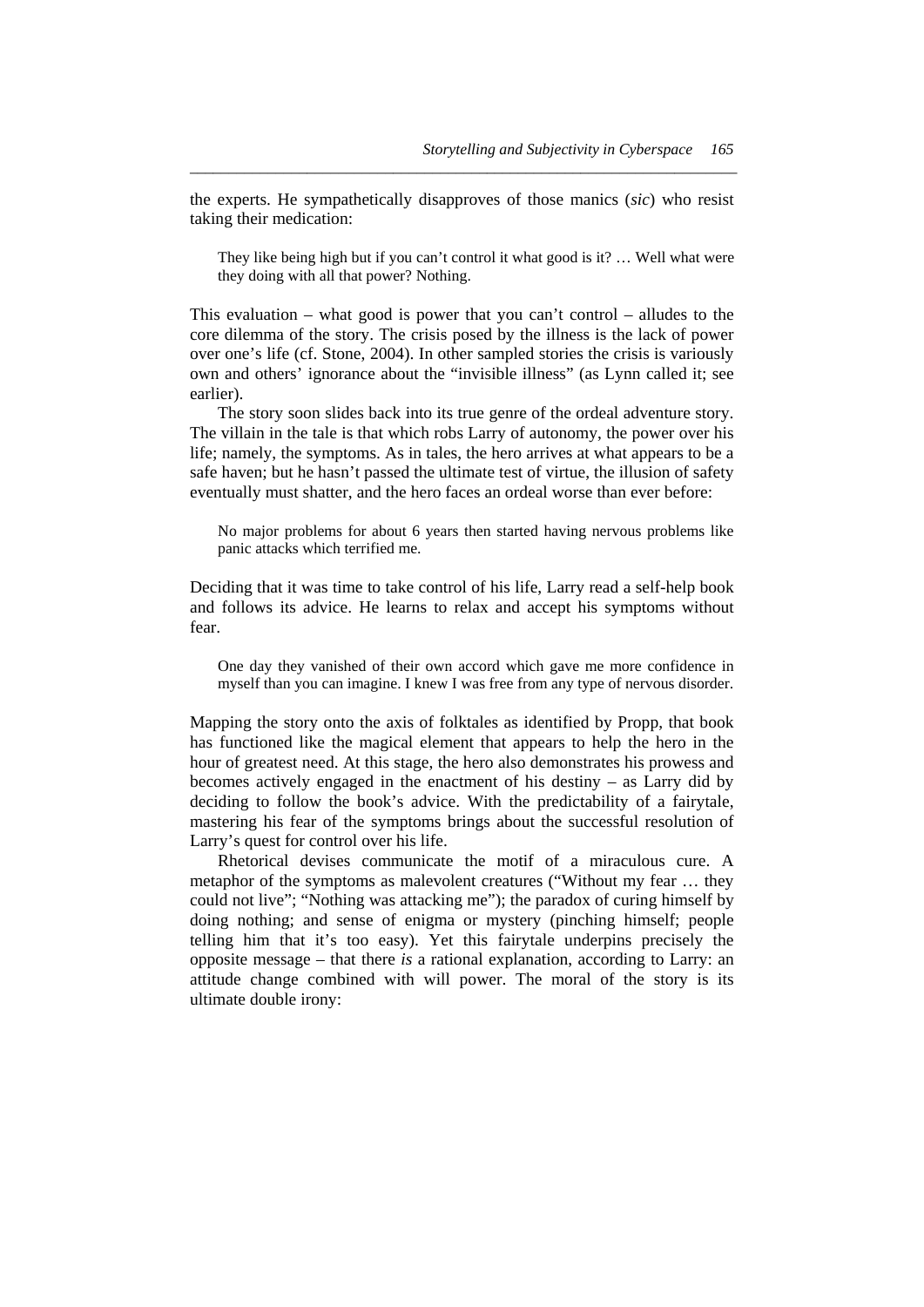I've been free of medication and worries about it for 18 years now. The major difference? Acceptance, and a changed attitude towards the symptoms.

*\_\_\_\_\_\_\_\_\_\_\_\_\_\_\_\_\_\_\_\_\_\_\_\_\_\_\_\_\_\_\_\_\_\_\_\_\_\_\_\_\_\_\_\_\_\_\_\_\_\_\_\_\_\_\_\_\_\_\_\_\_\_\_\_\_\_\_\_\_* 

#### **Discussion**

The deep movement of Larry's story is from external to internal control. It is a healing story, expertly performed in natural storytelling that utilises the powerful narrative image of the hero's journey. His recollection of his past illness empowers him to offer his experience as an example or model to others. But in order to do so effectively, he extricated his experience from his own reflexive project and trades off some biographical accuracy for the sake of a strong message. In our correspondence, Larry explained that the story was originally emailed as a "pep talk" (his phrase) to someone who had been recently diagnosed. His recovery was hardly the consequence of reading that one book, he said, but the culmination of several therapies over an extensive period of time.

 Bakhtin (1986) pointed to two aspects that "define the text as an utterance: its plan (intention) and the realization of the plan" (p.104). Readers' "reception" of the plan-and-realization of Larry's story varies according to assumptions about the context in which it was communicated. When we know that the story originated in a personal email, we receive it as one side of a conversation, and may wonder how relevant Larry's experience was for the addressee of the email. In contrast, when it is encountered as a monologue on the Internet, it might be read as "missionary" and invite ideological arguments. Some people read it as subversive and dangerous, and wrote their objections to Larry. The online article is now followed with a response, posted in 2000, which stresses that people diagnosed as bipolar must remain on medication for the rest of their life. The writer of the response concedes the possibility that Larry was misdiagnosed, and therefore it was possible for him to stop taking the medication. The insinuation is that Larry either deludes himself or is not a genuine bipolar. Either way, his healing message is discredited.

 All except one of the personal stories in the sample tell of redemption. They map a pathway for a good life despite the illness, but the paths lead sometimes in opposite directions. Larry tells us how to get rid of the illness; he acknowledges it only as a misfortune. Other stories tell about coping with the illness by making it part of one's social identity (see Jones, submitted). The stories generally reproduce moral spaces around the experience of mental illness, which as readers we enter when judging which story is "better" in terms of mental health. Contemporary psychiatry holds that bipolar disorder is incurable, though it could be kept under control with medication and psychotherapy. Viewing sufferers' acceptance of the illness' inevitability as more adaptive than Larry's denial invokes a moral space that reproduces a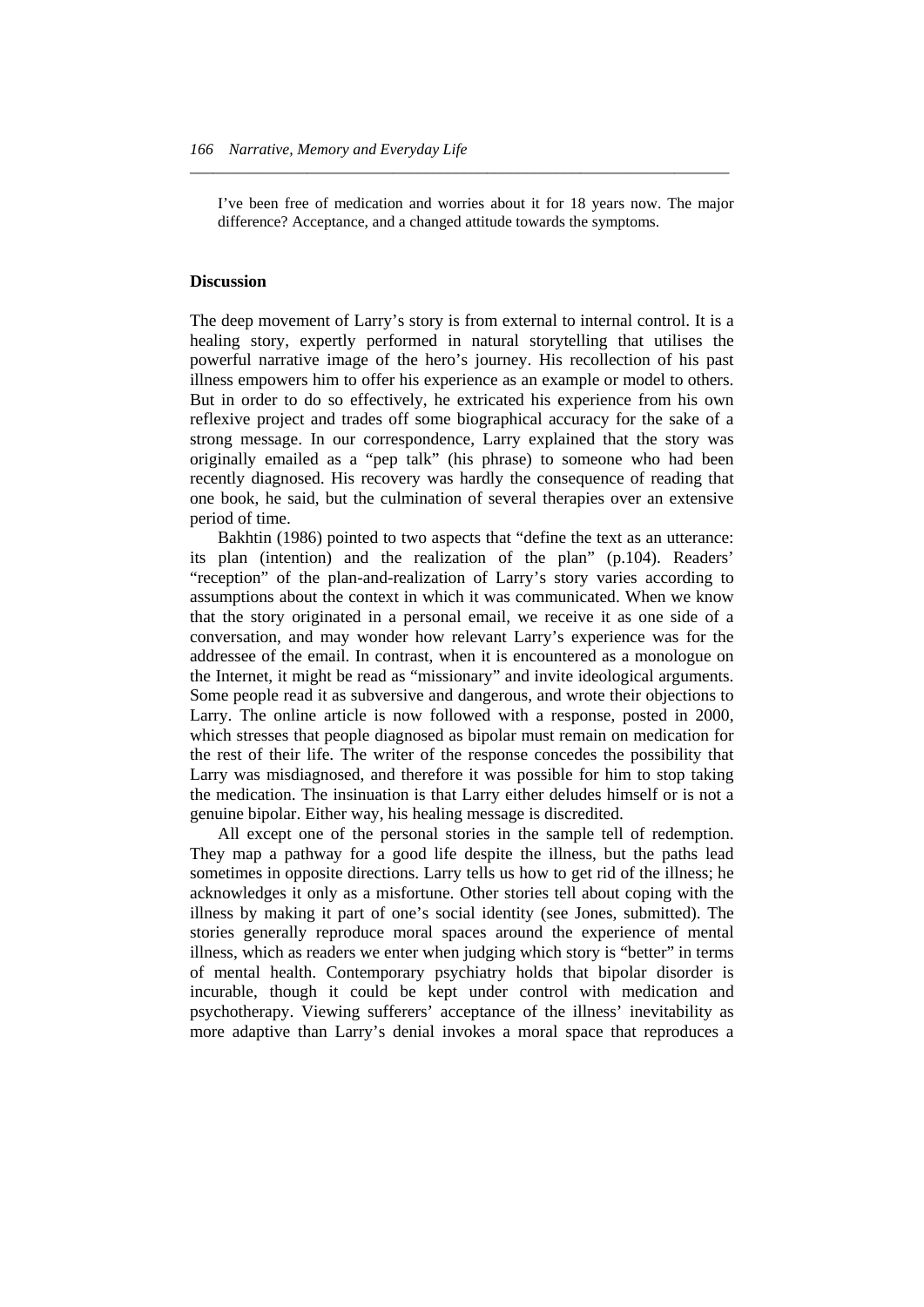medical discourse in which mind is subordinate to body. If Larry's selfdetermination is viewed as more resilient than "giving in" to the illness, the invoked space reproduces a humanistic discourse in which body is subordinate to the human spirit. In the latter, those who are not as fortunate as Larry might be positioned as lacking in resolve and strength of character – and indeed there was resistance to this insinuation in the hostile reactions to Larry's story, which deployed the medical discourse to subvert his message.

*\_\_\_\_\_\_\_\_\_\_\_\_\_\_\_\_\_\_\_\_\_\_\_\_\_\_\_\_\_\_\_\_\_\_\_\_\_\_\_\_\_\_\_\_\_\_\_\_\_\_\_\_\_\_\_\_\_\_\_\_\_\_\_\_\_\_\_\_\_\_* 

 Although our reception of the story varies according to beliefs about its communicative context and the kind of discourse in which we embed it, the dramatic struggle between the specific crisis posed by the illness and the conditions for its resolution remains constant across contexts and discourses. To Larry, the crisis is the question of power over one's life; in other stories, it is ignorance about the illness, which is resolved by medical information; the social stigma and isolation; or guilt about the effects of one's destructive mood swings on loved ones. The drama of the story, the specific crisis and resolution, positions the narrator-protagonist in a particular relation to his or her biography. But in so doing, especially on the Internet, the implied author becomes detached from the real-life person whose story it is.

 In the public domain, individuals' memories become a shared commodity. The texts in the sample are written from various stations in their writers' journey, but their presence on the Internet perpetuates a myth, a story line, of a typical journey. "It is the universalizing of the plot that universalizes the characters, even when they have specific names" (Ricoeur, 1984, p.41). The universalizing of the plot is helped by the anonymity of the online writers. Even when they give biographical details, it is detail that could be easily manipulated. Rather than diminish the power of the story, this attunes us to its general statement about the human condition; and the protagonist becomes a generic figure, like the hero of a folktale.

#### **References**

- Bakhtin, M.M. (1981) *The Dialogic Imagination* Austin, Texas, Texas University Press.
- Bakhtin, M.M. (1986) *Speech Genres and Other Late Essays*, Austin, Texas, University of Texas Press.

Benjamin, W. (1936/1999) *Illuminations*, London, Pimlico.

Davison, K.P., Pennebaker, J.W. and Dickerson, S.S. (2000) Who talks? The social psychology of illness support groups, *American Psychologist* 55(2), 205-217.

Deleuze, G. (1988) *Foucault*, London, Athlone Press.

Giddens, A. (1991) *Modernity and Self-identity*, Cambridge, Polity.